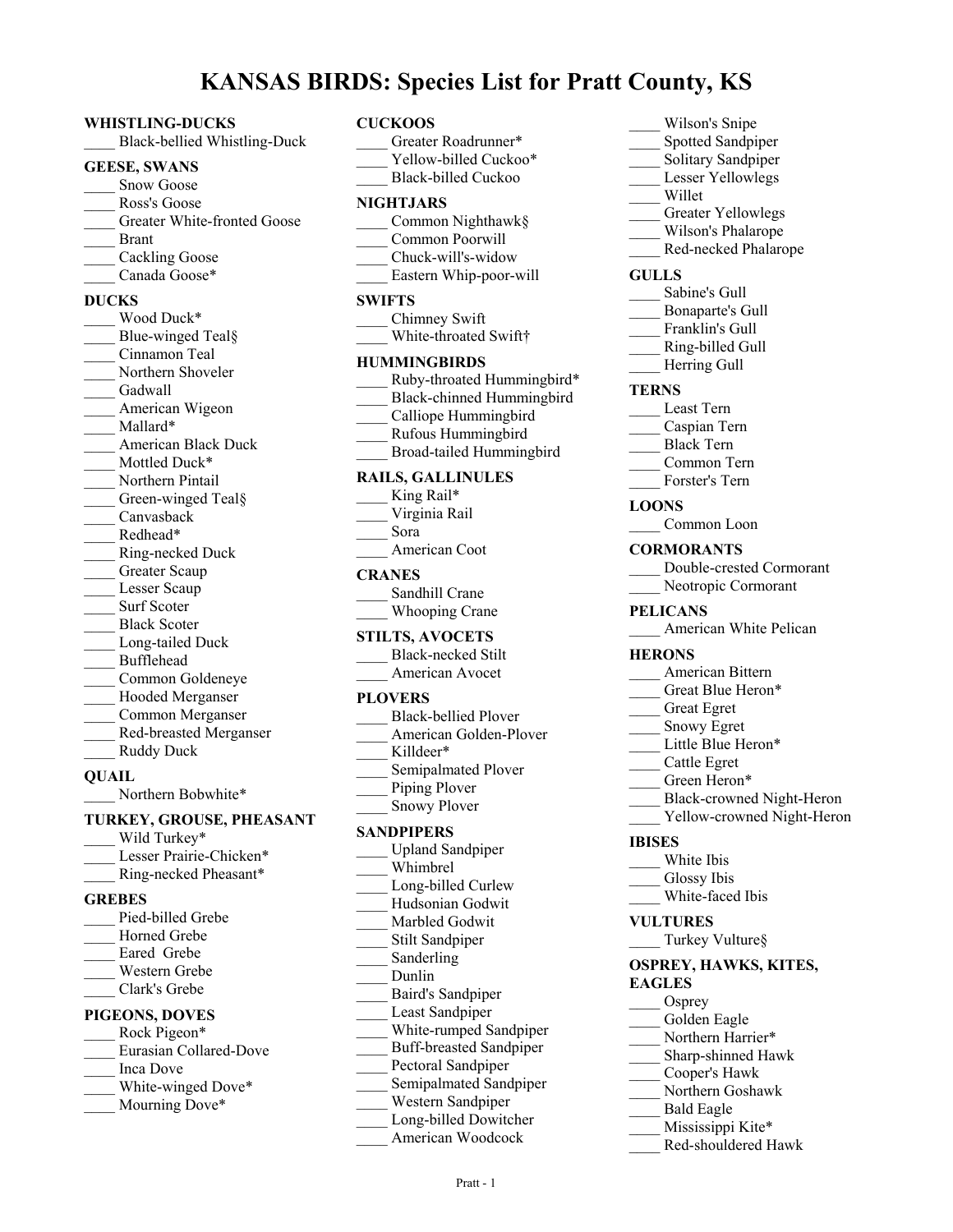- \_\_\_\_ Broad-winged Hawk
- Swainson's Hawk\*
- \_\_\_\_ Red-tailed Hawk\*
- \_\_\_\_ Rough-legged Hawk

# Ferruginous Hawk

## **BARN OWLS**

Barn Owl\*

## **OWLS**

- Eastern Screech-Owl\* Great Horned Owl\* \_\_\_\_ Snowy Owl \_\_\_\_ Burrowing Owl \_\_\_\_ Barred Owl Long-eared Owl
- Short-eared Owl

## **KINGFISHERS**

\_\_\_\_ Belted Kingfisher

## **WOODPECKERS**

- Red-headed Woodpecker\* \_\_\_\_ Red-bellied Woodpecker Yellow-bellied Sapsucker Downy Woodpecker\* Ladder-backed Woodpecker Hairy Woodpecker
- Northern Flicker\*
- Pileated Woodpecker

## **FALCONS**

| American Kestrel* |
|-------------------|
| Merlin            |
| Peregrine Falcon  |
| Prairie Falcon    |
|                   |

## **FLYCATCHERS**

Great Crested Flycatcher\* Western Kingbird\* Eastern Kingbird\* Scissor-tailed Flycatcher\* \_\_\_\_ Olive-sided Flycatcher \_\_\_\_ Western Wood-Pewee \_\_\_\_ Eastern Wood-Pewee \_\_\_\_ Alder Flycatcher Willow Flycatcher Least Flycatcher Eastern Phoebe\* Say's Phoebe \_\_\_\_ Vermilion Flycatcher

## **VIREOS**

- White-eyed Vireo Bell's Vireo§ \_\_\_\_ Blue-headed Vireo Philadelphia Vireo Warbling Vireo\* Red-eyed Vireo **SHRIKES**
- Loggerhead Shrike\* Northern Shrike

## **JAYS, MAGPIES, CROWS**

- Pinyon Jay
- Blue Jay\*
- Black-billed Magpie\*
- American Crow\*

## **CHICKADEES, TITMICE**

- Carolina Chickadee§ Black-capped Chickadee\*
- Tufted Titmouse§

## **LARKS**

Horned Lark\*

## **SWALLOWS**

- Bank Swallow Tree Swallow\* Violet-green Swallow N. Rough-winged Swallow\* Purple Martin\* Barn Swallow\*
- Cliff Swallow\*
- Cave Swallow

## **KINGLETS**

| Ruby-crowned Kinglet |  |  |
|----------------------|--|--|
|                      |  |  |

Golden-crowned Kinglet

## **WAXWINGS**

| Cedar Waxwing |  |
|---------------|--|
|               |  |

## **NUTHATCHES**

| Red-breasted Nuthatch    |
|--------------------------|
| White-breasted Nuthatch* |

## **CREEPERS**

\_\_\_\_ Brown Creeper

## **GNATCATCHERS**

Blue-gray Gnatcatcher\*

## **WRENS**

| House Wren* |
|-------------|
| Winter Wren |

- Sedge Wren
- \_\_\_\_ Marsh Wren
- \_\_\_\_ Carolina Wren
- \_\_\_\_ Bewick's Wren

## **THRASHERS**

- Gray Catbird\*
- \_\_\_\_ Curve-billed Thrasher
- Brown Thrasher\* \_\_\_\_ Sage Thrasher
- Northern Mockingbird\*

## **STARLINGS**

European Starling\*

## **THRUSHES**

- Eastern Bluebird\*
- Mountain Bluebird
- \_\_\_\_ Townsend's Solitaire
- Gray-cheeked Thrush
- \_\_\_\_ Swainson's Thrush
- \_\_\_\_ Hermit Thrush
	- American Robin\*

Pratt - 2

## **OLD WORLD SPARROWS**

House Sparrow\*

## **PIPITS**

- \_\_\_\_ American Pipit
- \_\_\_\_ Sprague's Pipit

## **FINCHES**

- \_\_\_\_ Evening Grosbeak
- House Finch\*
- Purple Finch
- \_\_\_\_ Red Crossbill
- Pine Siskin
- \_\_\_\_ Lesser Goldfinch
- American Goldfinch\*

## **LONGSPURS**

- \_\_\_\_ Lapland Longspur
- \_\_\_\_ Chestnut-collared Longspur
- \_\_\_\_ Smith's Longspur
- \_\_\_\_ Thick-billed Longspur
- Snow Bunting

## **SPARROWS**

- Cassin's Sparrow
- Grasshopper Sparrow\*
- Lark Sparrow\*
- Lark Bunting
- \_\_\_\_ Chipping Sparrow§
- \_\_\_\_ Clay-colored Sparrow
- Field Sparrow§
- Fox Sparrow
- \_\_\_\_ American Tree Sparrow
- Dark-eyed Junco

Vesper Sparrow LeConte's Sparrow \_\_\_\_ Savannah Sparrow Song Sparrow Lincoln's Sparrow Swamp Sparrow Spotted Towhee \_\_\_\_ Eastern Towhee

**CHATS**

White-crowned Sparrow Harris's Sparrow

White-throated Sparrow

Yellow-breasted Chat **BLACKBIRDS, ORIOLES** Yellow-headed Blackbird

> Eastern Meadowlark§ Western Meadowlark\* Orchard Oriole\* \_\_\_\_ Bullock's Oriole Baltimore Oriole\* Red-winged Blackbird\* Brown-headed Cowbird\*

\_\_\_\_ Rusty Blackbird Brewer's Blackbird Common Grackle\* Great-tailed Grackle

\_\_\_\_ Bobolink